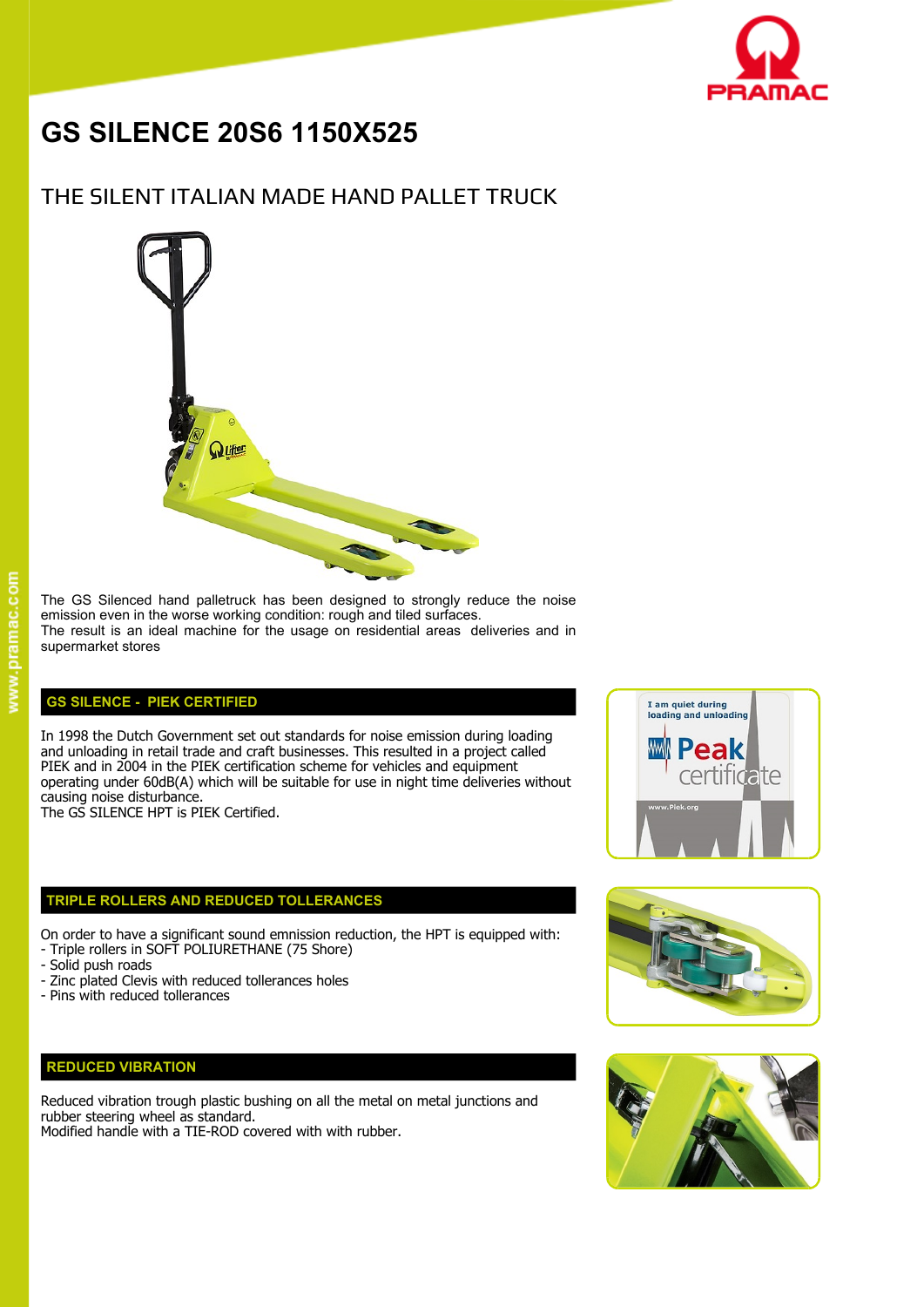|                  | LIFTER     |
|------------------|------------|
|                  | Manual     |
|                  | Pedestrian |
| Кg               | 2000       |
| mm               | 600        |
| mm               | 932        |
| mm               | 1192       |
| Q<br>c<br>x<br>ν |            |

| Weights                      |    |      |
|------------------------------|----|------|
| 2.1 Service weight           | Кg | 78   |
| 2.2 Axle load, laden rear    | Kg | 1472 |
| 2.2 Axle load, laden front   | Kg | 606  |
| 2.3 Axle load, unladen rear  | Kg | 29   |
| 2.3 Axle load, unladen front | Kg | 49   |

| <b>Tyres/Chassis</b>                          |                  |                             |
|-----------------------------------------------|------------------|-----------------------------|
| 3.1 Tyres: front wheels                       |                  | <b>RUBBER/</b><br>ALUMINIUM |
| 3.1 Tyres: rear wheels                        |                  | POLY.C                      |
| 3.2 Tyre size: Steering wheels - Diameter     | mm               | 200                         |
| 3.2 Tyre size: Steering wheels - Width        | mm               | 50                          |
| 3.3 Tyre size: Load rollers - Diameter        | mm               | 80                          |
| 3.3 Tyre size: Load rollers - Width           | mm               | 30                          |
| 3.5 Tyre size: rear wheels - Q.ty (X=driven)  | nr               | 6                           |
| 3.5 Tyre size: front wheels - Q.ty (X=driven) | nr               | 2                           |
| 3.5 Rear balancing axle                       |                  | No.                         |
| 3.6 Tread, front                              | b10<br>mm        | 155                         |
| 3.7 Tread, rear                               | <b>b11</b><br>mm | 375                         |
|                                               |                  |                             |

| <b>Dimensions</b>                          |     |    |      |
|--------------------------------------------|-----|----|------|
| 4.4 Lift height                            | h3  | mm | 115  |
| 4.9 Height of tiller in drive position max | h14 | mm | 1160 |
| 4.9 Height of tiller in drive position min | h14 | mm | 690  |
| 4.15 Height, lowered                       | h13 | mm | 85   |
| 4.19 Overall lenght                        | 11  | mm | 1550 |
| 4.20 Lenght to face of forks               | 12  | mm | 400  |
| 4.21 Overall width                         | b1  | mm | 525  |
| 4.22 Fork dimensions - Thickness           | s   | mm | 55   |
| 4.22 Fork dimensions - Width               | e   | mm | 150  |
| 4.22 Fork dimensions - Lenght              |     | mm | 1150 |
| 4.25 Distance between fork arms            | b5  | mm | 525  |
| 4.32 Ground clearance, centre of wheelbase | m2  | mm | 30   |
| 4.34 Aisle width                           | Ast | mm | 1835 |
| 4.35 Turning radius                        | Wa  | mm | 1367 |

| strokes |  |
|---------|--|
| strokes |  |
|         |  |